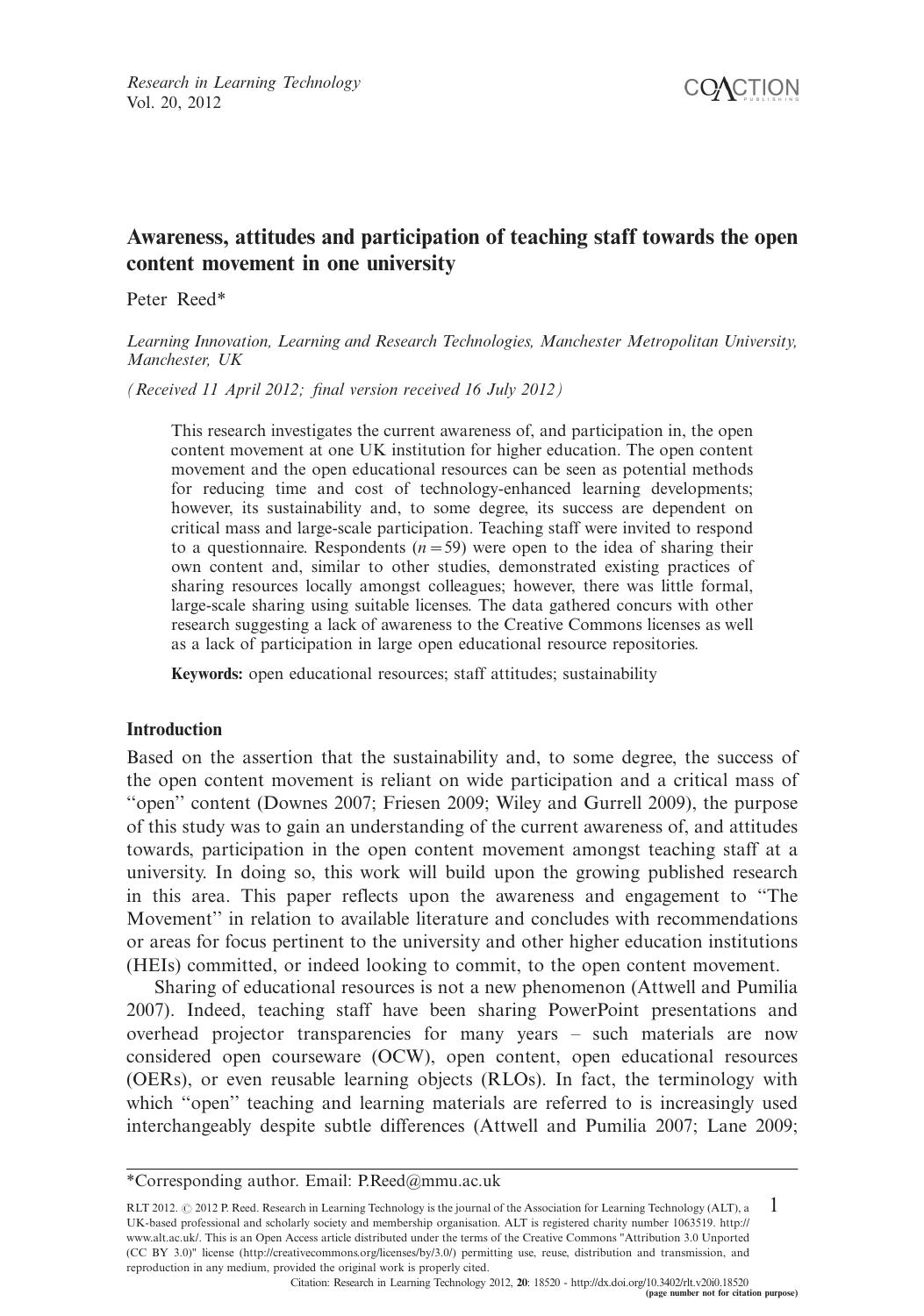McGill *et al.* 2008). However, they are typically common in their intent for being shared openly amongst learners and teachers alike, with permission to remix materials in other contexts.

### Defining ''open''

A commonly used definition of OER is:

Open Educational Resources are digitised materials offered freely and openly for educators, students and self-learners to use and re-use for teaching, learning and research. (Hylén, 2006, p. 49)

Put quite simply, ''The two most important aspects of openness have to do with free availability over the Internet and as few restrictions as possible on the use of the resource" (Hylén 2006, p. 49), thereby opening the potential to benefit society as a whole (McGill et al. 2008). This includes the removal of barriers (technical, price and legal) to allow ''the end-user to not only use or read the resource but also to adapt it, build upon it and thereby reuse it, given that the original creator is attributed for her work" (Hylén 2006, p. 49). Schaffert and Geser (2008) relate the concept of ''openness'' in OER to four key aspects; open access, open licensing, open format and open software, and for something to be truly open, it should reflect all four (Schaffert and Geser 2008). To this end, Hilton et al. (2010) suggest, "openness is not like a light switch that is either 'on' or 'off'. Rather, it is like a dimmer switch, with varying degrees of openness" (Hilton *et al.* 2010, p. 38).

With this in mind, the Creative Commons (CC) licenses have played an integral role in the development of the movement. The ease of publishing, sharing and reusing existing content is increased through the application of the free licenses, which were intentionally developed to encourage such ideas (Atkins, Brown and Hammond 2007). Sites such as YouTube, Vimeo, Flickr and Wikipedia have adopted CC into their work streams, massively impacting upon the number of CC resources available. Having said that, numerous authors identify licensing as one of the key challenges in the participation in the open content movement and highlight confusion amongst academic staff around their implementation (Attwell and Pumilia 2007; Hylén 2006; Lane 2009).

Participation in the open content movement  $-$  "a response to the rising costs of education, the desire for access to learning in areas where such access is difficult, and an expression of student choice about when and how to learn" (Johnson et al. 2010, p.  $6$ ) – can be a possible solution to the expensive "reinventing of the wheel" that inevitably occurs within institutions across the higher education sector (Littlejohn and Pegler 2007; Seonghee and Boryung 2008). Perhaps, taking the lead from other nations (particularly the United States), the UK drive for sustainable approaches to digital content development, through the development, sharing and reuse of OER, is led by the Higher Education Funding Council for England (HEFCE), in concurrence with the Higher Education Academy (HEA) and Joint Information Systems Committee (JISC).

### Barriers to the ''movement''

Various barriers to participation in the open content movement have been documented, ranging from institutional, personal, technical and disciplinary.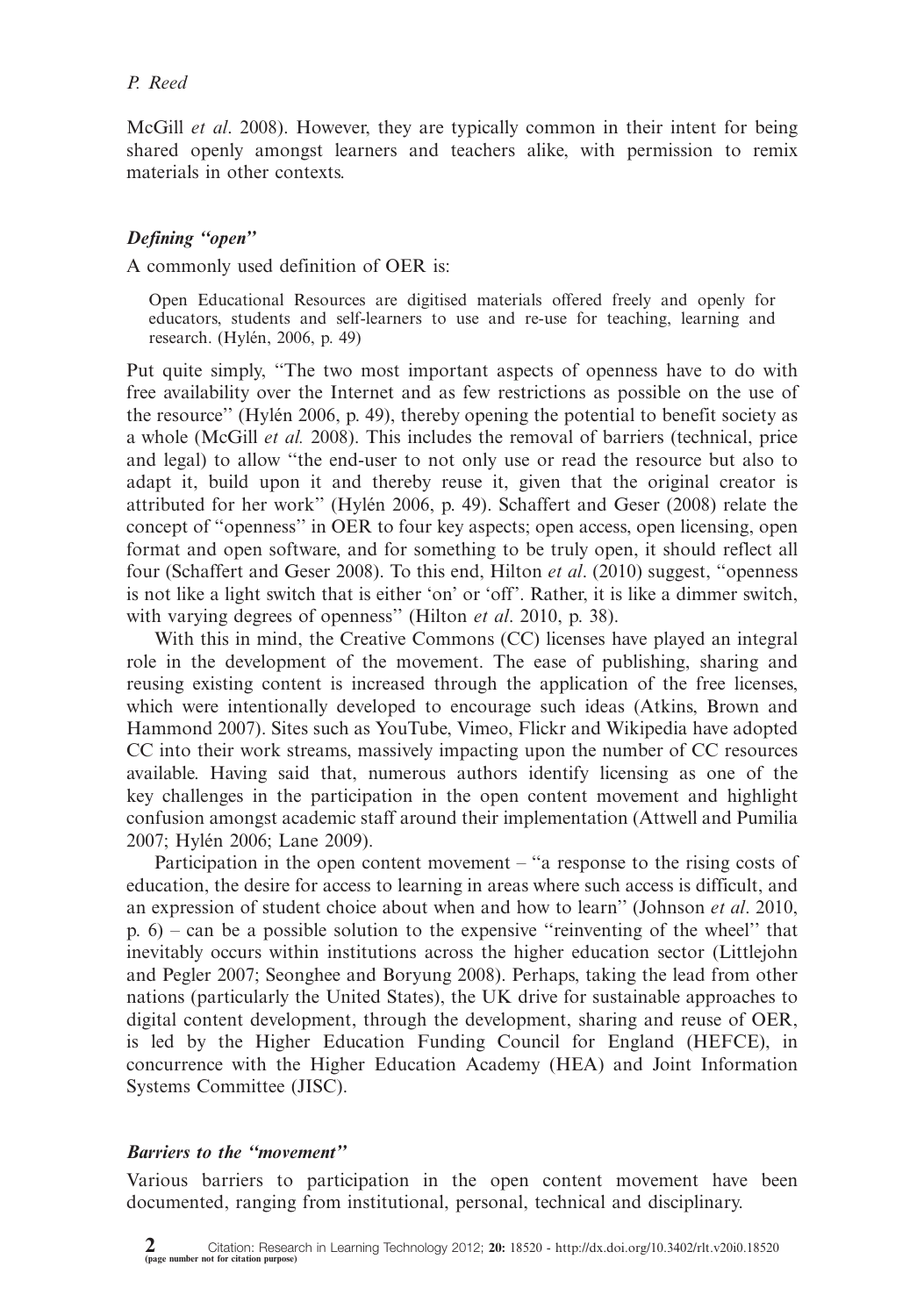The 2010 Horizon Report highlights some of the common challenges of sharing, repurposing and reusing scholarly works, including concerns about intellectual property, copyright and student-to-student collaboration. It also acknowledges the widespread belief that reward structures, reputation systems and peer review are key challenges that institutions need to solve (Attwell and Pumilia 2007; Charlesworth et al. 2007; Hylén 2006; Seonghee and Boryung 2008).

With little or no institutional or peer recognition or encouragement, there is little incentive for faculty members to take on the extra burden of developing and refining OER content. (Yuan, Macneill and Kraan, 2008, p. 15)

In reviewing JISC projects, the ''Sharing eLearning Content'' (SELC) report suggests that sharing in the UK occurs on two levels  $-$  small-scale sharing between colleagues on CDs, pen drives, and so on, and through funded projects ''whose aim is to stimulate this activity. Often, this activity ceases or diminishes once the funding finishes'' (Charlesworth *et al.* 2007, p. 13). The report suggests the higher education sector demonstrates little formal, large-scale sharing through repositories, with suitable licensing applied. Rather, higher education demonstrates much more smallscale, informal sharing amongst colleagues and collaborators. Despite this, the authors suggest such low scale participation will not ease concerns around sustainability as large-scale formal mechanisms are needed to improve the quality and cost-effectiveness of teaching.

The lack of a central channel for sharing within an institution is often cited as the primary factor for the lack of collection and sharing of digital resources (Friesen 2009; Seonghee and Boryung 2008); ''Throughout the years, the same materials have been recreated frequently. This repetition comes at the expense of time, money, and labor from both the faculty and parent organization's perspectives'' (Seonghee and Boryung 2008, p. 284). The authors go on to highlight that participants did not share/ exchange materials because they did not know who needed them nor were they aware of the means by which such sharing could take place (Seonghee and Boryung 2008).

The SELC Report also highlighted key concerns around ownership of works and IPR. "Who owns materials" is a common debate – some believe such ownership rests with the individual academics, some think with the institution and some think with both:

Many institutions either don't have a clear policy on who owns the rights in materials produced by staff and students, haven't publicised it if they have, or don't adhere to it. (Charlesworth et al. 2007, p. 12)

Finally, the author's personal experiences in supporting the use of learning technologies and OER in UK higher education institutions have identified particular instances where content is deemed too valuable to give away, especially when they have the potential to generate income. This is likely to be specific to the individuals (and often by academic managers) involved in these cases. However, this is a viewpoint that could possibly be shared by others and could prove to be a major challenge to the open content movement in an era of economic uncertainty.

#### Sustainability

While participation in the open content movement might provide a solution to the concerns of sustainability in relation to technology-enhanced learning, the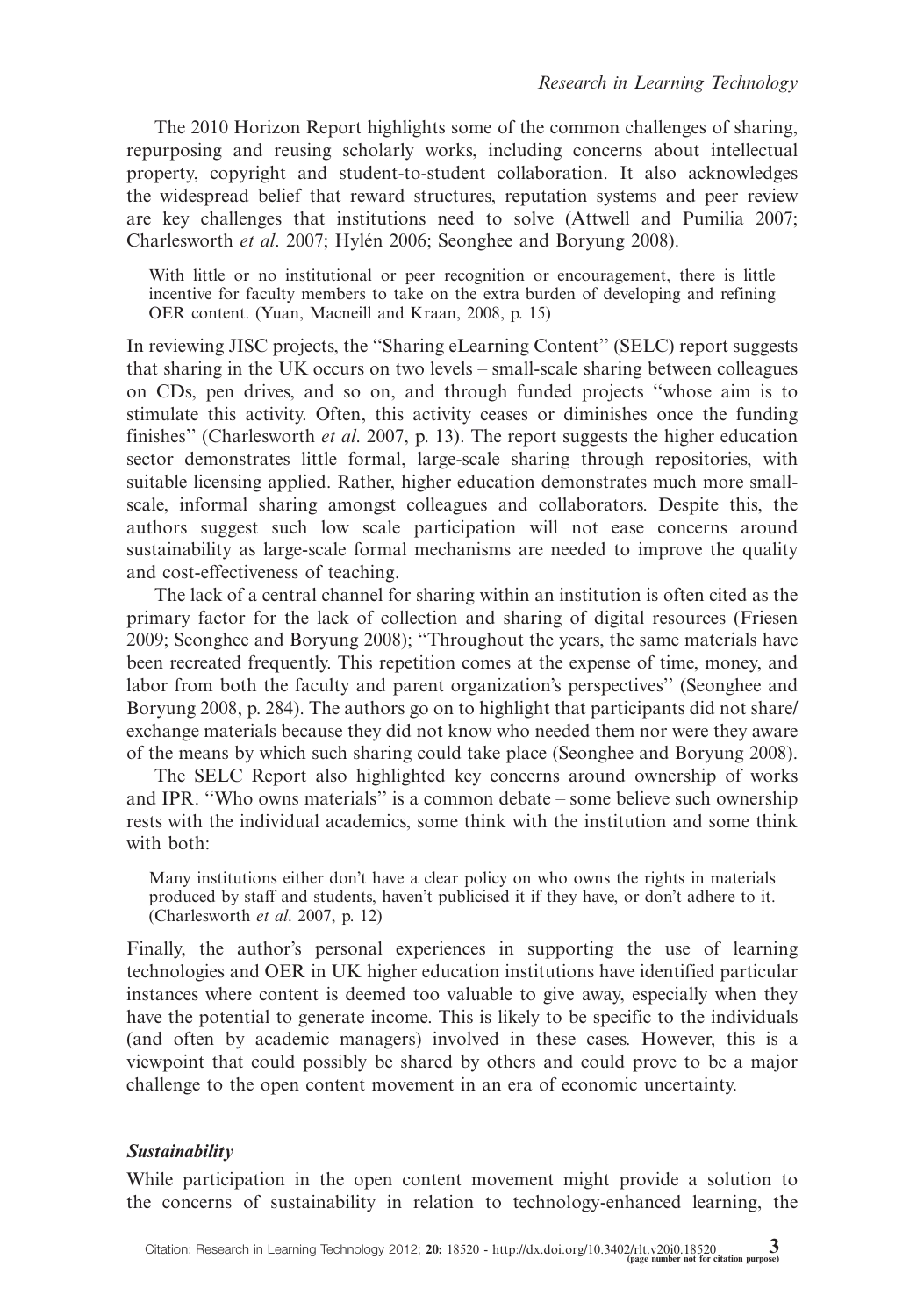movement has challenges of being sustainable in itself (Atkins, Brown, and Hammond, 2007; Yuan, MacNeill, and Kraan, 2008), that is ''How do we keep funding activities whose main purpose is to be free of charge once foundation funding goes away?'' (Wiley 2005). Downes (2007) also questions the sustainability of the movement, in that, ''If resource users do not pay for their production and distribution, for example, then how can their production and distribution [be] maintained?''. Friesen highlights the lifespan of many inactive or discontinued projects correlating ''broadly to the timescales typical for funding research and development projects'', which on average showed to be less than 3 years (Friesen, 2009). To this end, project funding around OER is increasingly pursuing this notion of sustainability beyond the funding period  $-$  see for example, the HEFCE/HEA/ JISC 14/08 OER call [http://www.jisc.ac.uk/fundingopportunities/funding\\_calls/2008/](http://www.jisc.ac.uk/fundingopportunities/funding_calls/2008/12/grant1408.aspx) [12/grant1408.aspx](http://www.jisc.ac.uk/fundingopportunities/funding_calls/2008/12/grant1408.aspx) (HEFCE/HEA/JISC, 2008).

Downes expands this discussion by synthesising various models that impact upon the sustainability of OER, and suggests, ''The sustainability of an OER network is based not simply on financing but on a number of inter-related factors, including funding, technical considerations, content models and even staffing'' (Downes, 2007, p. 40). Wiley (2005) suggests decentralised systems are more scalable and thus sustainable: ''Wikipedia has two employees and well over a million articles in multiple languages. We need to learn this lesson if open education is really going to reach out and bless the lives of people'' (Wiley, 2005).

Friesen (2009) picks up this sustainability debate and suggests common characteristics amongst those initiatives/projects that have become inactive or discontinued in the last 10 years. The characteristics include:

First, even though most projects began after MIT's initiative in open courseware, none prioritized the collection of contents that were in the public domain or that were subject to Creative Commons licensing.

Second, their collection mandates were not limited to a specific subject area or to a particular community of subject specialists; instead, all of the projects shown included all educational subjects and topics.

Third, half of the projects shown began between 2001 and 2003. (Friesen, 2009, p. 7)

Although the Friesen (2009) and Seonghee and Boryung (2008) studies took place in Canada and South Korea, respectively, there is no reason to suggest their findings, such as interventions for local sharing, are not equally important to UK Institutions involved in engaging with open education locally, nationally and internationally.

## **Methods**

This case study hoped to gain insight into the current awareness of attitudes towards, and participation in, the open content movement. More specifically, Jenson and Rodgers may view this within their typology as a ''snapshot'' case study, as it is a detailed, objective study of one research entity at one point in time (Jensen and Rodgers 2001). As such, the data, findings and conclusions are representative of the point in time at which the research was conducted and may be subjected to change as a result of further initiatives and research.

An additional consideration with such research is that due to the ''snapshot'' nature, it is difficult to generalise, as the underlying sample size is in effect, one higher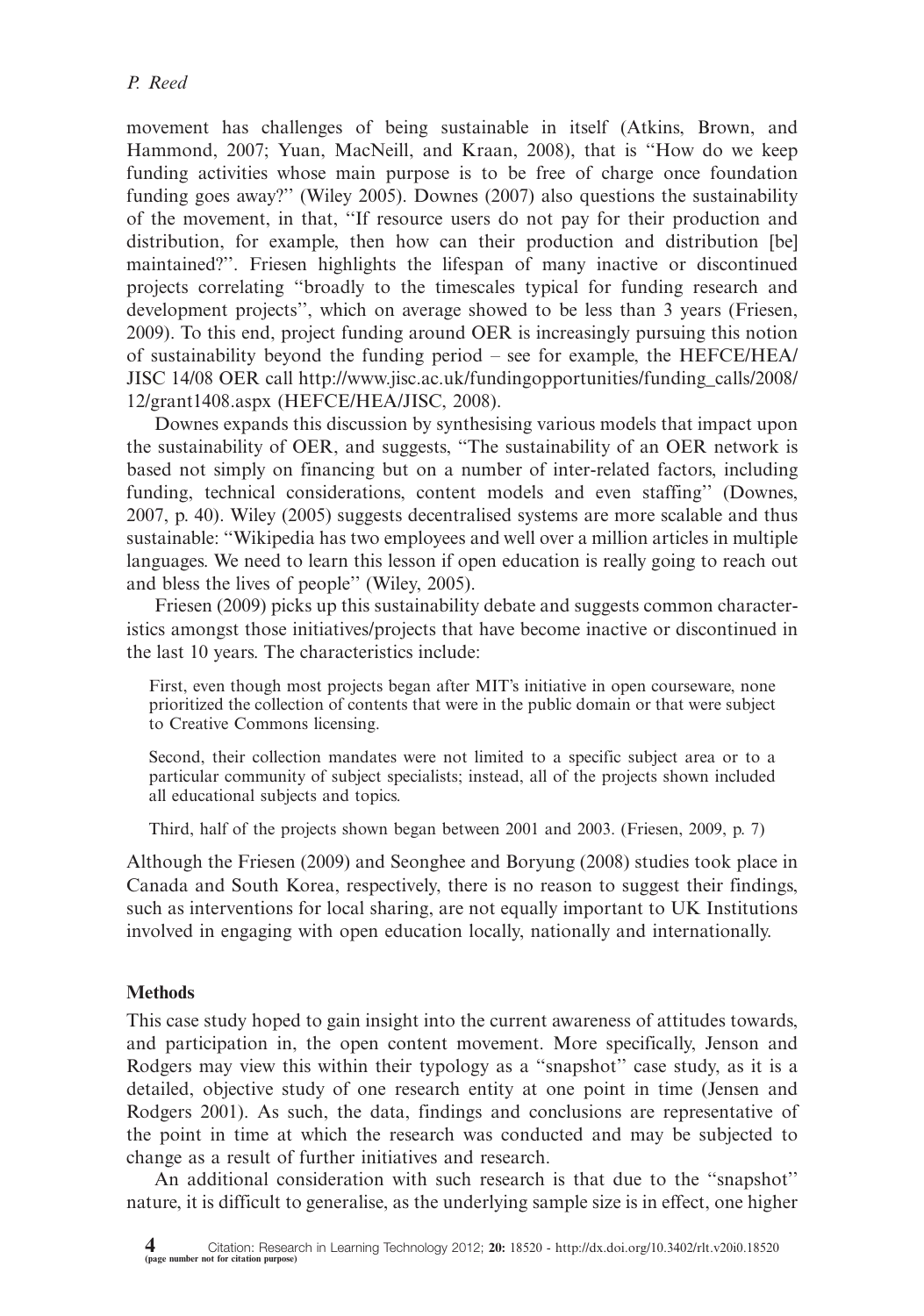education institution. Having said this, Flyvbjerg (2006) challenges the notion that case study research cannot be generalised – "it depends on the case one is speaking of and how it is chosen ... the strategic choice of case may greatly add to the generalizability of a case study'' (Flyvbjerg 2006, p. 226), and Blaxter, Hughes and Tight (2006) suggest generalisations can be made from a ''specific instance to a more general issue'' (Blaxter, Hughes and Tight, 2006, p. 74).

With this in mind, comparisons will be made of other studies whenever possible.

### **Ouestionnaires**

In late 2010, a questionnaire was developed using the institution's subscription to Bristol Online Surveys (BOS) and distributed via email to 190 staff involved in at least some elements of teaching activity at Edge Hill University, Lancashire, UK, including academic staff from the university's three faculties: Faculty of Health (FoH), Faculty of Education (FoE) and the Faculty of Arts and Science (FAS). The questionnaire was also sent to teaching staff from central non-academic departments, that is, Teaching and Learning Development Unit (TLDU), Fellows of the Centre for Excellence in Teaching and Learning, and Teaching and Learning Fellows.

The questionnaire contained a mixture of open and closed questions to gauge awareness to various aspects of the open content movement, as well as current and future practice related to sharing and reusing content. For example,

'Are you aware of Jorum?' is a simple question that will gather basic information relating to the awareness of Jorum  $-$  a funded project for the development of a national repository for digital content.

The questionnaire has been included in Appendix 1.

Few other studies have researched the attitudes towards reuse; however, one very similar study, which aimed ''to explore staff awareness and behaviours surrounding OER with a focus on attitudes to sharing resources'' at De Montfort University has recently been published (Rolfe 2012). Because of the similarity, Rolfe's findings will be presented alongside the results of this research.

#### Statistical analysis

A correlation coefficient analysis was conducted on data to determine any connections between experience of reusing content and attitudes towards future sharing and reuse.

#### **Results**

#### Staff demographics

Out of the 190 staff contacted, there were 59 responses, representing a response rate of 31% (Table 1). This is a higher response rate than received for Rolfe's study ( $n=50$ out of 307, 16%).

There was a slightly higher response rate from the Faculty of Health staff ( $n = 24$ ,  $40\%$ ) – likely as a result of the prior connections between the staff and the researcher. Staff from central support departments contributed fewer than other areas  $(n=5,$ 8.5%), but the questionnaire was e-mailed to fewer support staff with teaching responsibilities, compared with other faculties. Faculty of Education  $(n = 11, 18.6\%)$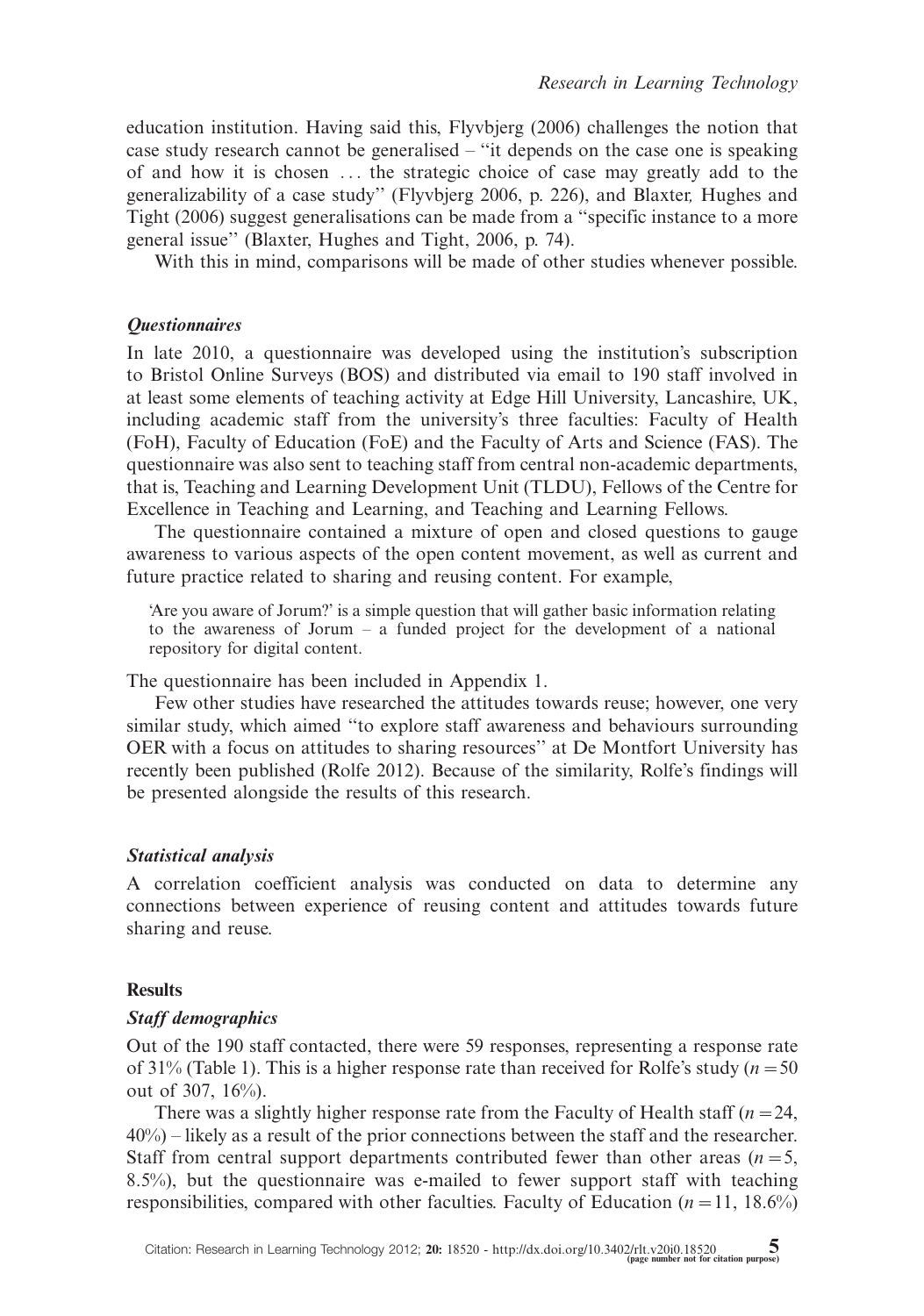Table 1. Staff demographics.

|                                   | <b>FAS</b> | FoE  | FoH        | Other | Total     |
|-----------------------------------|------------|------|------------|-------|-----------|
| Number of responses<br>Percentage | 19<br>າາ າ | 18.6 | 24<br>40.6 |       | 59<br>100 |

Notes: FAS = Faculty of Arts and Science; FOE = Faculty of Education; FOH = Faculty of Health.

and Faculty of Arts and Science  $(n=19, 32.2%)$  had fewer prior connections with the researcher.

#### Awareness of the open content movement

Respondents were asked if they were aware of specific terms/services related to open education (Table 2). Thirty-two per cent  $(n = 19)$  of respondents were aware of the "Open Content Movement",  $24\%$   $(n=14)$  of respondents were aware of the CC and 32%  $(n = 19)$  of respondents aware of Jorum. Awareness to each was relatively evenly spread across each faculty/area.

Rolfe's research also identified awareness to certain tools/services. Twenty per cent of respondents were aware of Jorum (compared with 32% in this study). Furthermore, 19% were aware of the term ''Open Educational Resources'', which could be compared against the 32% who were aware of the ''Open Content Movement'' in this study. The term ''Open Content Movement'' has not appeared much in previous literature, so rewording in line with Rolfe's study (as OER is more common) may have resulted in even higher awareness.

#### Experience / attitudes to reusing existing content

Respondents were asked if they had experience of reusing materials in both their face-to-face and online teaching (Table 3). In both cases, staff were asked if they sought permission or already had rights clearance for reusing materials. Staff were also asked if they would be willing to reuse digital content in the future.

The results indicated that the majority of teaching staff had already reused existing content in their teaching (88% of all respondents had reused content in their face-to-face teaching and 68% of all respondents had reused existing materials online); however, they all had not necessarily sought or already had rights clearance for their use. Less than half of those staff who had reused online content had asked for, or already had, permission to reuse content.

Interestingly, only one respondent was not willing to reuse digital content in the future.

| Awareness to            | FAS<br>$(n=19)$ | Fo <sub>E</sub><br>$(n=11)$ | FoH<br>$(n=24)$ | Other<br>$(n=5)$ | Total<br>$(n=59)$ |
|-------------------------|-----------------|-----------------------------|-----------------|------------------|-------------------|
| "Open Content Movement" |                 |                             |                 |                  | $19(32\%)$        |
| <b>Creative Commons</b> |                 |                             |                 |                  | 14 $(24%)$        |
| Jorum                   |                 |                             |                 |                  | $19(32\%)$        |

Table 2. Awareness to elements of the open content movement.

Notes: FAS = Faculty of Arts and Science; FOE = Faculty of Education; FOH = Faculty of Health.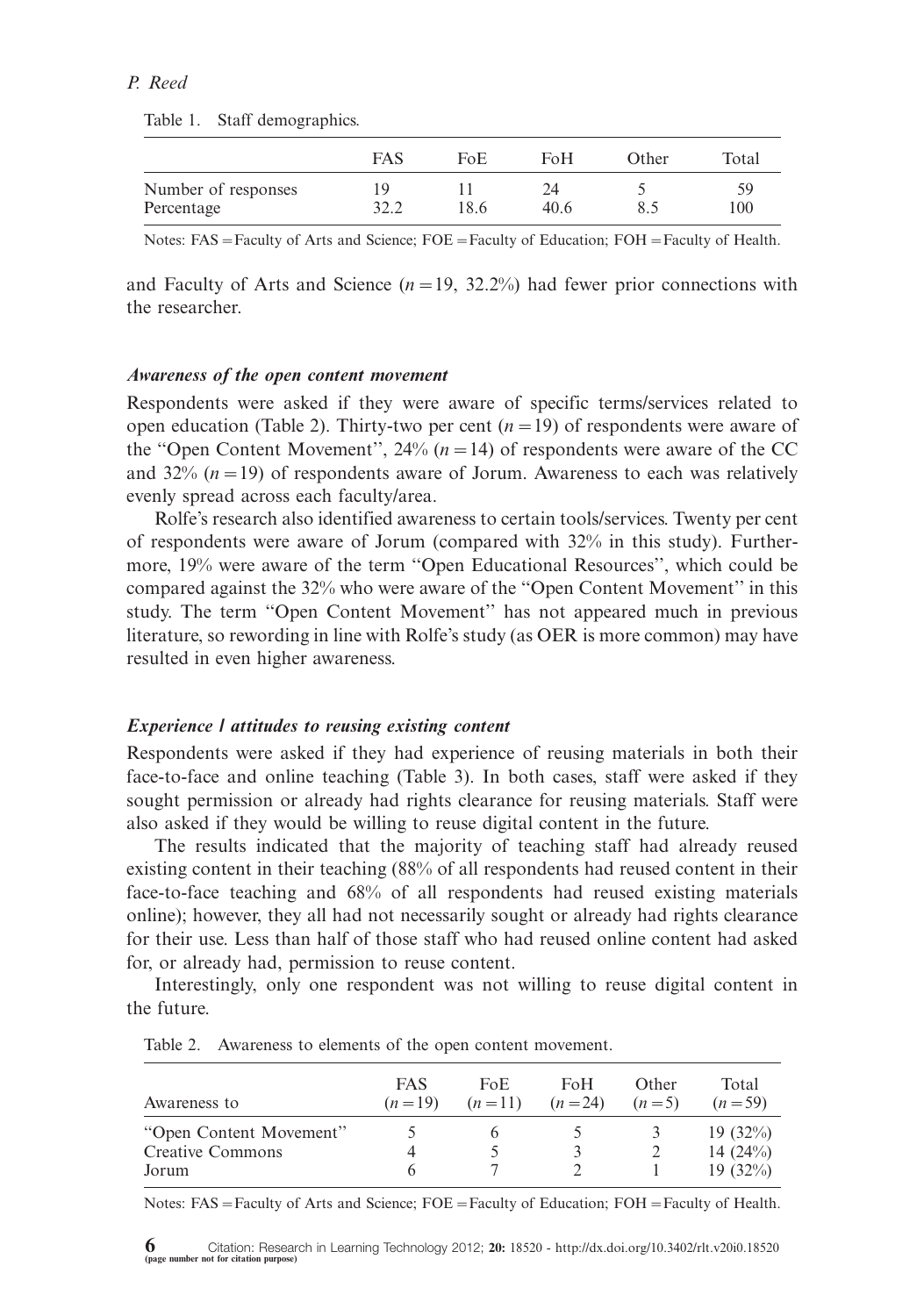|                                      | FAS<br>$(n=19)$ | FoE.<br>$(n=11)$ $(n=24)$ | FoH | Other<br>$(n=5)$ | Total<br>$(n=59)$ |
|--------------------------------------|-----------------|---------------------------|-----|------------------|-------------------|
| Reused face-to-face materials        | 16              | 10                        | 22  | 4                | 52 (88%)          |
| Asked for, or already have clearance | 14              |                           | 22  |                  | 45 $(86%)$        |
| Reused online materials              | 12              | 10                        | 14  | 4                | 40 $(68%)$        |
| Asked for, or already have clearance | $\overline{4}$  | 4                         | 8   | 3                | $19(47.5\%)$      |
| Willing to reuse digital content     | 18              | 11                        | 24  |                  | 58 (98%)          |

Table 3. Attitudes to reusing existing content.

Notes: FAS = Faculty of Arts and Science; FOE = Faculty of Education; FOH = Faculty of Health.

Rolfe's research identified that around 75% of respondents had already reused and shared content, ''mostly with close working colleagues'' (Rolfe 2012, p. 4).

#### Attitudes to sharing content with others

Respondents were asked to select one option in response to the question, ''to what degree would you be willing to share your content?''. All respondents said they would be willing to share their own content at some level, with  $57\%$  ( $n = 34$ ) happy to share more openly beyond the university (Table 4). This can be broken down into two categories: use for any not-for-profit users ( $n = 25, 42\%$ ) or open for anybody to reuse  $(n=9, 15\%)$ .

Rolfe identified that 12% of respondents were happy to make their content ''Openly available to anyone who wants them globally''. This relates to a similar figure of 15% of respondents in this study willing to share content with "Anybody".

Although the questions asked in this study identified willingness to share more openly, respondents in Rolfe's study demonstrate an opposite attitude, suggesting a stronger willingness to share with close-working colleagues (66%). Perhaps the specifics of the question might explain this contradiction; the question in this study focused on willingness in the future, whereas Rolfe's focused on current practice (which of course might be different to their willingness).

Interestingly, in considering the reuse of their own materials, one free-text response was, ''It is very difficult to stop people using our material''. Another response was, ''It's being attributed correctly that is important. I have previous experience of whole groups of people using my materials etc and taking my name off and adding theirs. Which was annoying.''

|                        | <b>FAS</b><br>$(n=19)$ | FoE<br>$(n=11)$ | FoH<br>$(n=24)$ | Other<br>$(n=5)$ | Total<br>$(n=59)$ |
|------------------------|------------------------|-----------------|-----------------|------------------|-------------------|
| Not at all             | O                      |                 |                 |                  |                   |
| Friends only           |                        | O               |                 | $\theta$         | $1 (-2\%)$        |
| Department/faculty     |                        |                 |                 | $\theta$         | 10(17%)           |
| Institution            |                        |                 | h               |                  | 14 $(24%)$        |
| Anybody not-for-profit | q                      |                 | 12              | 0                | 25(42%)           |
| Anybody                |                        |                 |                 |                  | 9(15%)            |

Table 4. Attitudes to sharing content with others.

Notes: FAS = Faculty of Arts and Science; FOE = Faculty of Education; FOH = Faculty of Health.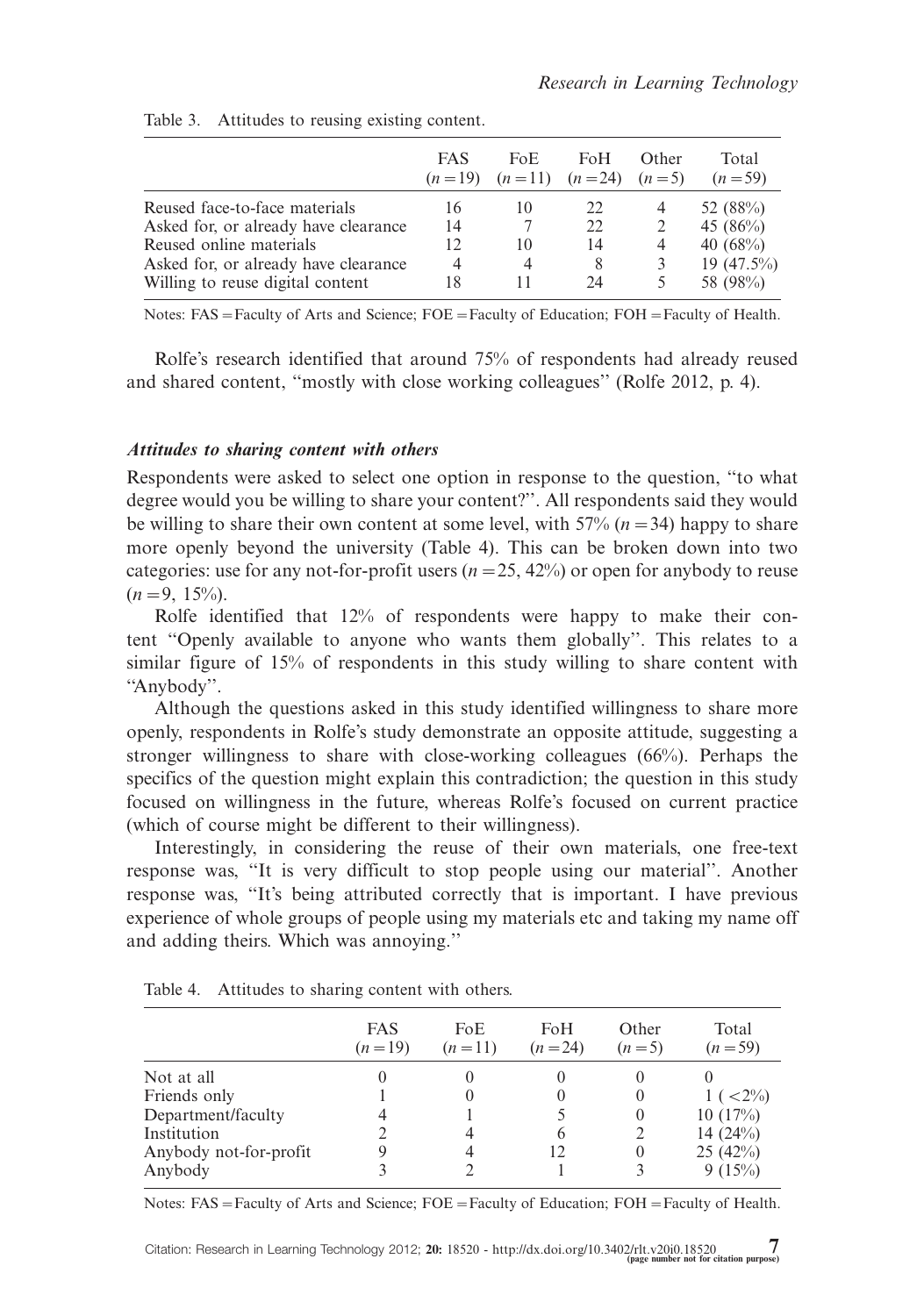|                        | <b>FAS</b><br>$(n=19)$ | FoE<br>$(n=11)$ | FoH<br>$(n=24)$ | Other<br>$(n=5)$ | Total<br>$(n=59)$ |
|------------------------|------------------------|-----------------|-----------------|------------------|-------------------|
| You individually       |                        |                 |                 |                  | 10(17%)           |
| Department/Faculty     |                        |                 |                 |                  | 3(5%)             |
| Institution            | 4                      |                 |                 |                  | 17(29%)           |
| Both you & Institution | 8                      | 4               |                 |                  | 25(42%)           |
| Other                  |                        |                 |                 |                  | 4 $(7%)$          |

Table 5. Awareness to ownership of works.

Notes: FAS = Faculty of Arts and Science; FOE = Faculty of Education; FOH = Faculty of Health.

### Awareness to ownership of works

The questionnaire identified confusion amongst academic staff regarding ownership and the work they create (Table 5). Shared ownership between the creator and the institution was the most common response  $(n=25, 42%)$ , followed by the institution ( $n = 17$ , 29%). Free-text comments suggested a further lack of clarity in this area.

This confusion aligns with Rolfe's (2012) research, which suggested roughly half of respondents thought copyright resided with the university, 24% were unclear and 16% believing it resided with the individual.

## Connections between responses

In this study, correlation coefficient analysis was conducted on data to determine if relationships existed between certain responses (Table 6). Data demonstrate significant correlation between respondents' willingness to reuse digital content and their 'experience of reusing content in face-to-face teaching', 'experience of reusing digital content', and 'willingness to share content for not-for-profit users'.

## **Discussion**

It is felt that the response rate  $(n=59)$  is reasonable for a voluntary questionnaire and demonstrates awareness of various aspects of the open content movement at this point in time (questionnaire sent late 2010).

The data suggest that teaching staff are already reusing existing content, and willing to share content in the future, despite the lack of any formal policies to encourage this practice. This could support Hylen's viewpoint that ''OER is still mostly a bottom-up phenomenon, where the managerial level of the institutions are not involved and not aware of the activities going on" (Hylén 2006, p. 52). It also reinforces Rolfe's research suggesting small-scale local sharing is more common than more formal approaches to sharing (Rolfe 2012). It might also contradict conclusions of Seonghee and Boryung (2008) that faculty tends to focus on individual academic

| Table 6. | Correlation coefficient analysis comparing responses. |  |  |
|----------|-------------------------------------------------------|--|--|
|          |                                                       |  |  |

|                                                        | Willingness to reuse digital content |
|--------------------------------------------------------|--------------------------------------|
| Experience of reusing content in face-to-face teaching | 0.9995                               |
| Experience of reusing digital content                  | 0.952                                |
| Willingness to share content for not-for-profit users  | 0.995                                |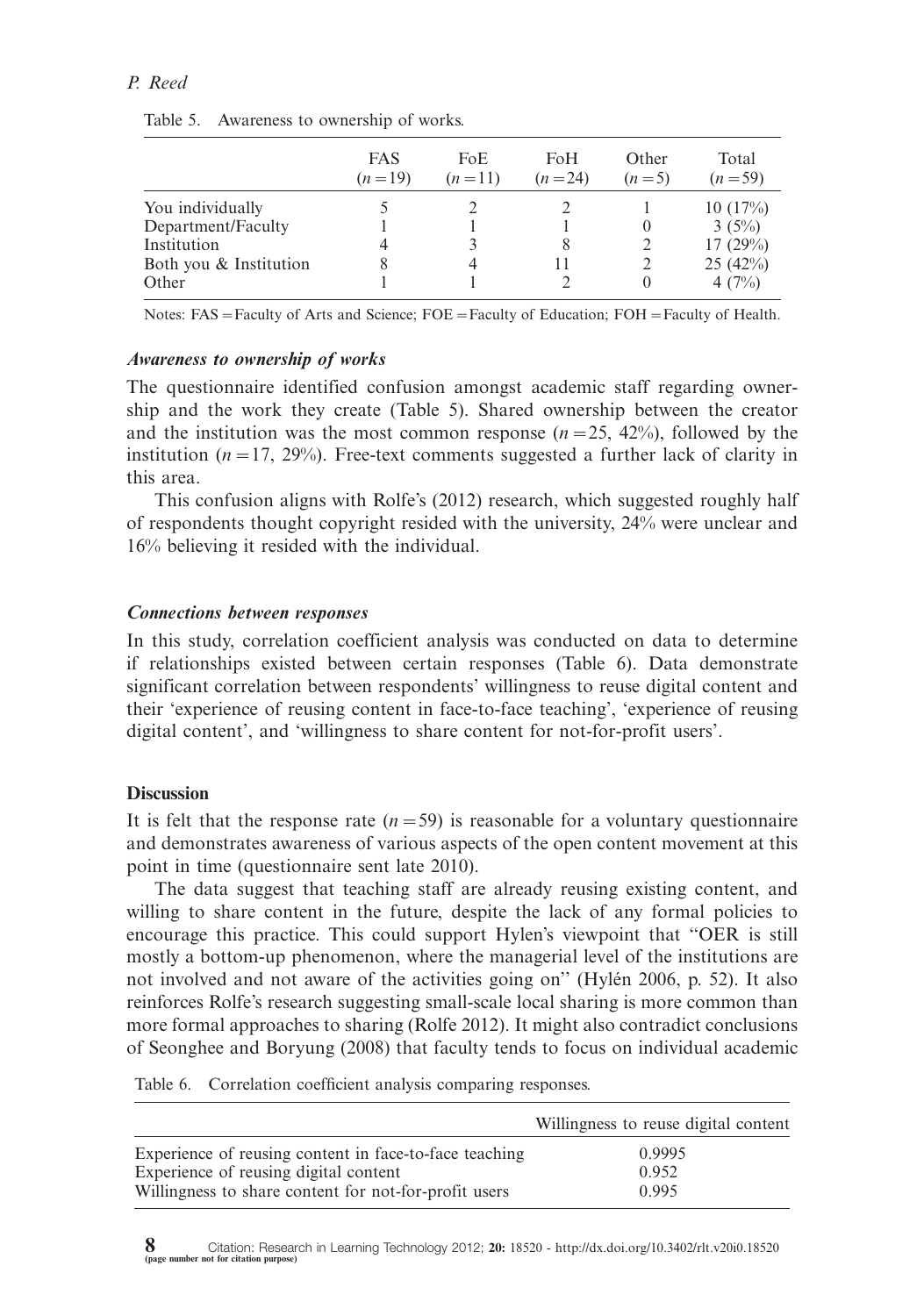goals and visions rather than working towards common goals. The authors believe academics' desire to share knowledge is relatively weak, yet the data collected in this survey, and that of Rolfe's, suggest teaching staff are positive towards sharing/ common goals. However, some free-text comments do suggest anxiety towards the proper attribution of academic work/materials and, in some cases, citing negative experiences.

Despite this, one striking challenge emerges  $-$  although staff are willing to share and, in many cases in this study, willing to share openly, they are not doing so to any formal large-scale degree, that is, through specific OER repositories and open licenses. For appropriate use and reuse of content, more attention must be drawn to copyright and licensing (Hylén 2006). This is demonstrated by the lack of awareness and application of the CC licenses alongside the use of Jorum (Questions 6 and 7). This could support the common belief (Attwell and Pumilia 2007; Charlesworth et al. 2007; Friesen 2009; Yuan et al. 2008) that ''raising the awareness of copyright and licenses is an important challenge for both the OER and OA movements" (Hylén 2006). This does also corroborate Seonghee and Boryung's (2008) conclusion that ''they [Faculty staff] hesitate to share such materials due to the lack of systems to protect their intellectual assets''. This again reinforces the need to raise awareness of the CC licenses.

On the notion of licensing, question 5 reveals a distinct confusion in relation to the ownership of content developed by academic staff – confusion shared across the literature and in similar studies (Rolfe 2012).

Finally, while sharing is only carried out informally, there is no opportunity for motivated staff and/or students to search and engage with such materials on a more formal basis, which has proven desirable in other studies (Atkins et al. 2007; Conole  $2010$ ; Hylén  $2006$ ). A logical progression from the informal sharing witnessed here might be the introduction of an institutional repository to help foster a culture of formal sharing. This would put to action the conclusions drawn by some, that a central, local repository will develop further engagement with OER across the institution (Seonghee and Boryung 2008; Friesen 2009). However, this does not only require buy-in from senior management but also the finances to purchase, develop, support and integrate such a system. Furthermore, such integration could lead to, and indeed encourage, wider sharing through services such as Jorum, to benefit the OER movement as a whole.

These findings raise an interesting topic for debate: what constitutes ''participation'' in the open content movement? Some commentators suggest the OER movement is now starting to reach a critical mass, with institutions worldwide engaged in the creation of OER (Conole 2010; Friesen 2009) however, the informal sharing identified in this, and Rolfe's (2012) study, cannot be classified as being truly ''open''. By Schaffert and Geser's (2008) definition, they are neither openly accessible (in a repository) nor licensed in such a way so as to encourage reuse. Even in consideration of the dimmer switch analogy introduced earlier, these examples might be situated at the lowest (almost off) position (Hilton *et al.* 2010).

Somehow encouraging a more formal sharing philosophy amongst teaching staff who are already sharing informally is a key challenge in achieving large-scale participation, something which many authors reinforce is a requirement for costeffectiveness and sustainability (Downes 2007; Friesen 2009; Wiley and Gurrell 2009).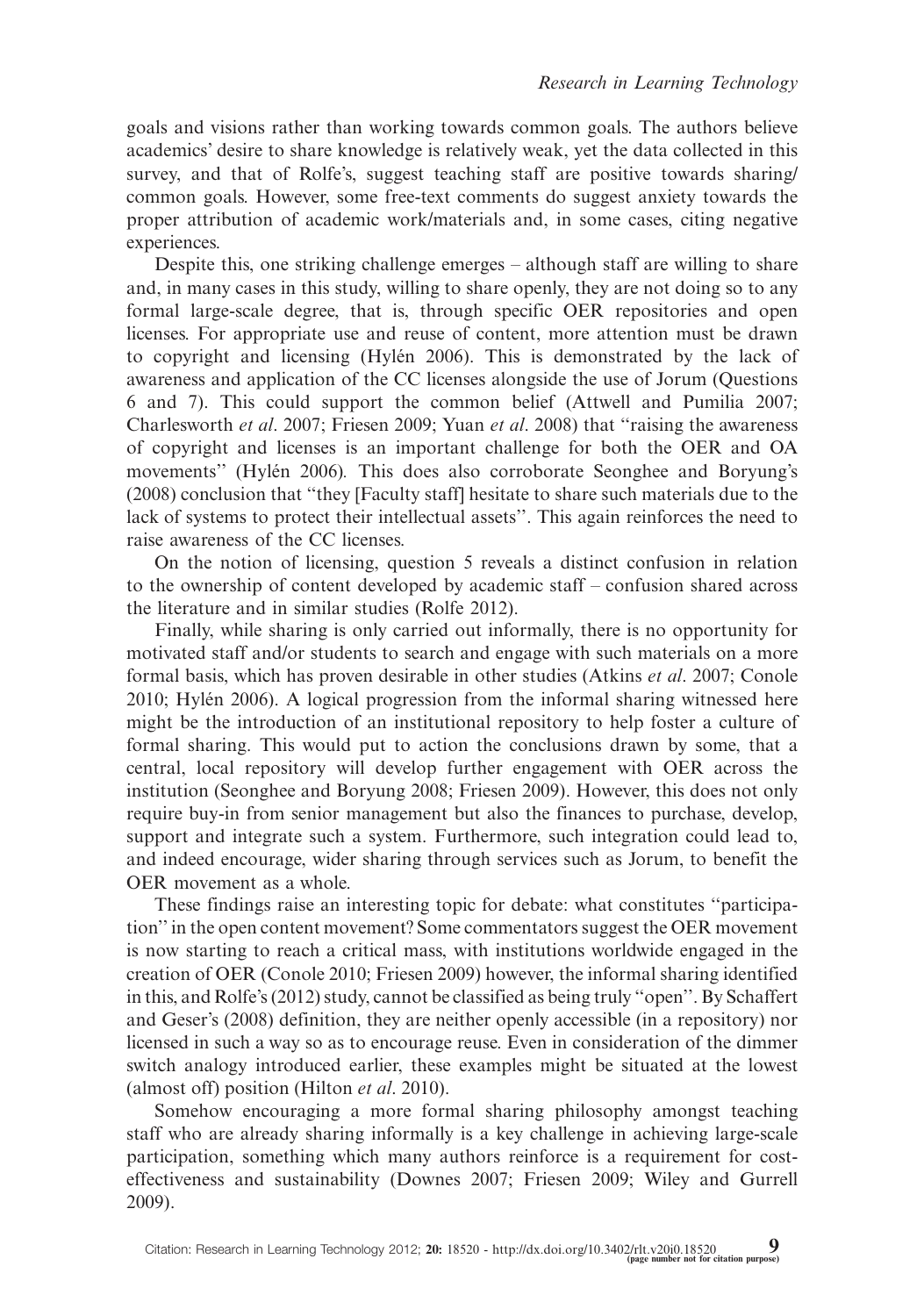## **Conclusions**

Participation, albeit on a small and local scale, is better than no participation at all. This can only be a positive sign for the development of the Open Content Movement. Needless to say, significant work is required if the current levels of awareness/ participation is to scale to suitably render the movement practical, sustainable and ultimately successful. What such ''levels'' might be, and furthermore the impact and cost required to get there, is somewhat unknown. Also, significant support is required in the creation of new and re-purposing of existing OERs; however, such support is required from a management and strategic level opposed to small/local scale ''champions''. For example, the OpenSpires project at the University of Oxford (<http://openspires.oucs.ox.ac.uk/>) is dependent on a team of learning technologists carrying out the technical functions to publish academic podcasts. Therefore, the support must come from the provision of methods to develop OERs that utilise existing skill sets or by enhancing skill sets through staff development. Where academic staff are generating content for themselves, dedicated time to do so has proven critical through free-text comments in this study.

As engagement appears to be a bottom-up phenomenon, the movement should be recognised within institutional strategy and become a priority for faculty and nonacademic departments. A ''joined up'' approach, where the academic managers recognise and reward excellence in all areas of learning and teaching, including OER, along with the allocation of necessary resources, can only be beneficial. Indeed, one free-text response attributed the lack of participation to available time: ''It's a time thing''.

Institutional clarification is required with regard to ownership of work/content produced by staff while under contract at higher education institutions. This will serve to clarify misunderstandings that exist both within the institution and across the wider sector.

This research builds upon a small but growing collection of literature focusing upon awareness and attitudes towards the open content movement. This research makes it apparent that the breadth and depth of this topic demands further exploration/research to gain a fuller understanding, and further comparisons need to be drawn between participation of teaching staff across the other higher education sectors. Similar studies, perhaps combining the questionnaire in this study with that of Rolfe's study, might also be of interest to the sector.

## Recommendations

In agreement with much of the literature covered earlier, there are a number of key points that need to be addressed if the university is to engage on a larger scale. Such points will likely be pertinent to similar institutions across the sector; (in no order of importance or priority)

(1) A central repository is required to allow storage, search and retrieval of content. This should work in conjunction with the institutional Virtual Learning Environment (VLE) to allow effortless transition between environments. This may also require close liaison between IT Services and Learning/ Library Services to set up and publicise practices and systems. Existing tools include ePrints, Equella and Blackboard's content system.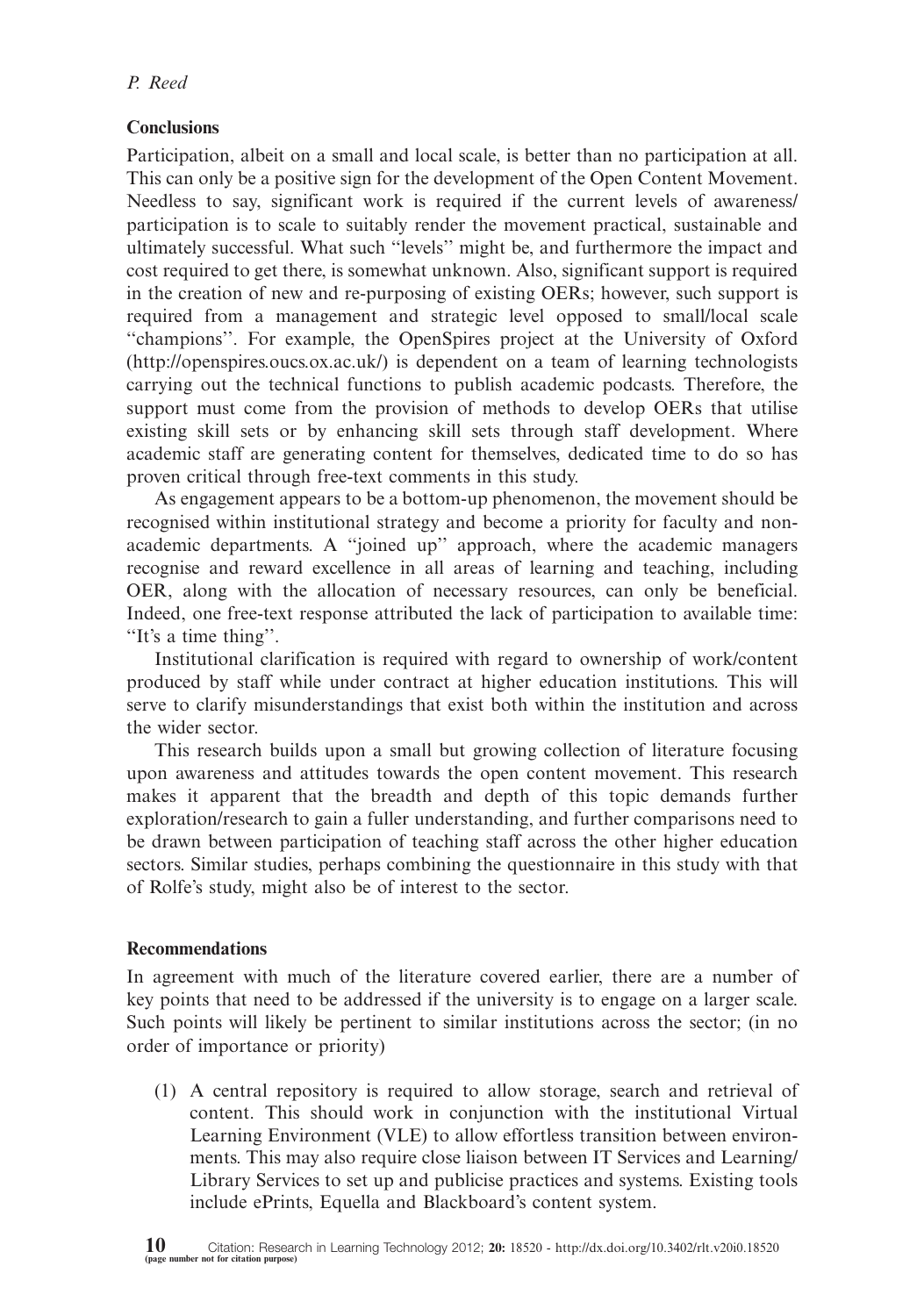- (2) As engagement appears to be a bottom-up phenomenon, the movement should be recognised within institutional strategy and become a priority for faculty and non-academic departments. A "ioined up" approach, where academic managers recognise and reward excellence in all areas of learning and teaching, including OER.
- (3) Institutional clarification is required with regard to ownership of work/ content produced by staff while under contract at higher education institutions. This will serve to clarify misunderstandings that exist across the sector.
- (4) Action on point 3 will also help to feed into awareness-raising activities regarding open licenses, namely, the CC and their application to OER.
- (5) Staff development activities around content searching, retrieval, repurposing and re-licensing content is critical and is linked with action on point 4. Some higher education institutions already include a focus on OER within their Post Graduate Certificate in Teaching and Learning (or equivalent); however, this was not featured in the higher education institution under investigation.

A further challenge for the global higher education sector is that of accreditation. The rise of such informal learning through open repositories and open courseware sites empowers learners in an unimaginable manner; however, we need to find ways of accrediting this learning for the movement to truly be a successful initiative in relation to personalised formal and informal learning.

#### Acknowledgements

The author would like to express gratitude to the blind reviewers for their invaluable comments in preparing this article for publication.

#### References

- Atkins, D. E., Brown, J. S. & Hammond, A. L. (2007) A Review of the Open Educational Resources (OER) Movement: Achievements, Challenges, and New Opportunities, The William and Flora Hewlett Foundation, Menlo Park, CA.
- Attwell, G. & Pumilia, P. M. (2007) 'The new pedagogy of open content: bringing together production, knowledge, development, and learning', Science, vol. 6, pp. 211-219.
- Blaxter, L., Hughes, C. & Tight, M. (2006) How to Research, 3rd edn, Open University Press, London.
- Charlesworth, A., et al. (2007) 'Sharing eLearning Content  $-$  a synthesis and commentary. Final report', Synthesis, 31 (August), p. 39. Available at:<http://ie-repository.jisc.ac.uk/46/>
- Conole, G. (2010) 'A framework for technological intervention,' *e4innovation*, [online] Available at: [http://e4innovation.com/?p](http://e4innovation.com/?p=364)[-](http://e4innovation.com/?p=364)[364](http://e4innovation.com/?p=364)
- Downes, S. (2007) Models for sustainable open educational resources. What resources? Learning, 3, pp. 29-44
- Flyvbjerg, B. (2006) 'Five misunderstandings about case-study research', Qualitative Inquiry, vol. 12, no. 2, pp. 219-245. DOI:10.1177/1077800405284363
- Friesen, N. (2009) 'Open educational resources: new possibilities for', *International Review of* Research in Open and Distance Learning, vol. 10, no. 5, pp. 1-13.
- Hilton, J. III., *et al.* (2010) 'The four "R"s of openness and ALMS analysis: frameworks for open educational resources', Open Learning: The Journal of Open and Distance Learning, vol. 25, no. 1, pp. 37-44. DOI:10.1080/02680510903482132.
- Hylén, J. (2006) 'Open educational resources: opportunities and challenges', *Proceedings of* Open Education 2006: Community, culture and content. September 27–29, Utah State University, pp. 49–63.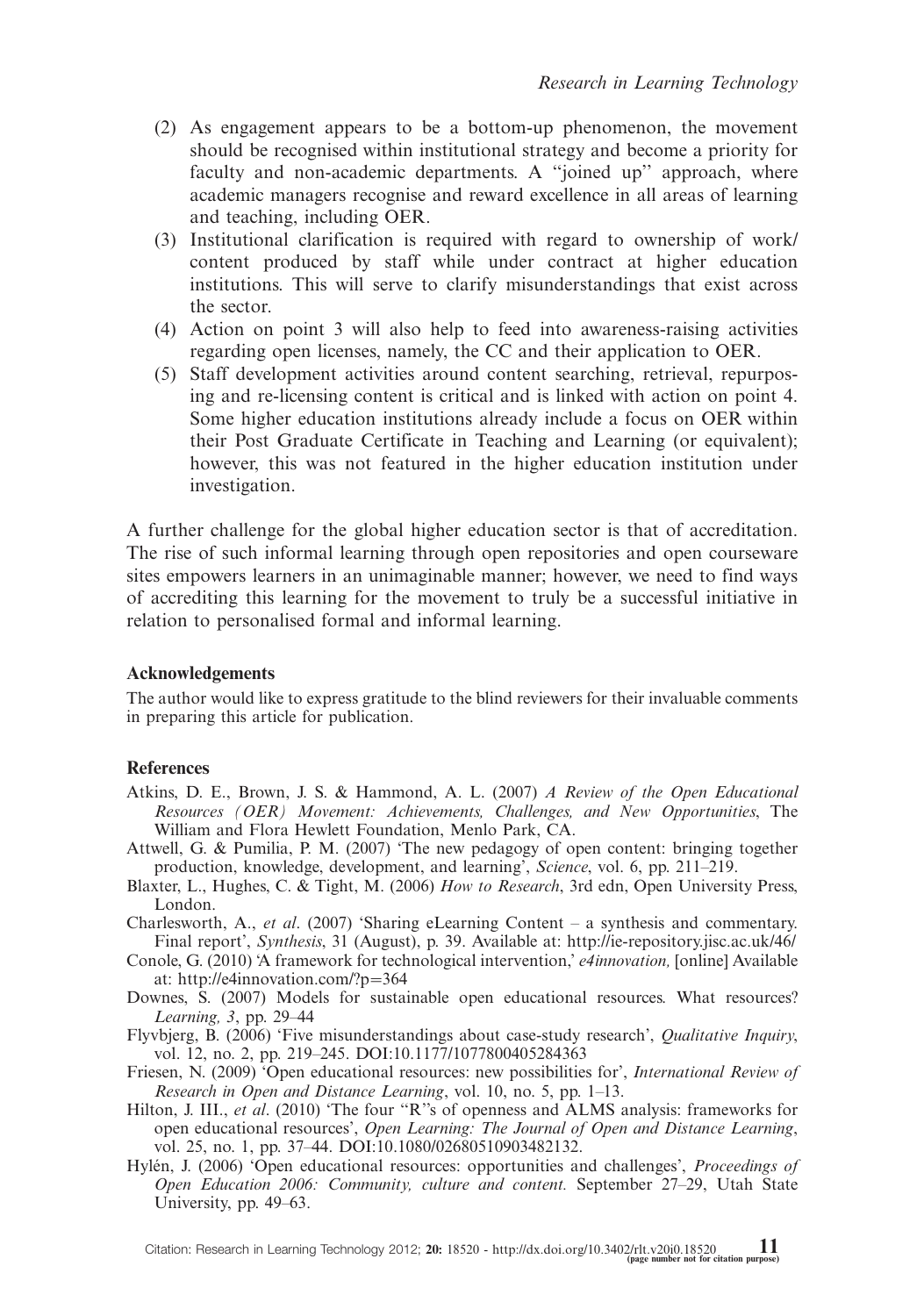Jensen, J. L. & Rodgers, R. (2001) 'Cumulating the intellectual gold of case study research', Public Administration Review, vol. 61, no. 2, pp. 235–246.

Johnson, L., et al. (2010) The Horizon Report, The New Media Consortium, Austin, TX.

Lane, A. (2009) 'The impact of openness on bridging educational digital divides', International Review of Research in Open and Distance Learning, vol. 10, no. 5.

Littlejohn, A. & Pegler, C. (2007) Preparing for Blended Learning, Routledge, London.

- McGill, L., et al. (2008) 'Good intentions: improving the evidence base in support of sharing learning materials', Project Report, Available at: [http://ie-repository.jisc.ac.uk/265/](http://ie-repository.jisc.ac.uk/265/1/goodintentionspublic.pdf) [1/goodintentionspublic.pdf](http://ie-repository.jisc.ac.uk/265/1/goodintentionspublic.pdf)
- Rolfe, V. (2012) 'Open educational resources: staff attitudes and awareness', Research in Learning Technology, vol. 20, no. 1063519, pp. 1-13. DOI:10.3402/rlt.v20i0/14395.
- Schaffert, S. & Geser, G. (2008) 'Open educational resources and practices', *eLearning Papers*, [online] Available at: [http://dialnet.unirioja.es/servlet/articulo?codigo](http://dialnet.unirioja.es/servlet/articulo?codigo=2596043orden=157677info=link)=[2596043&orden](http://dialnet.unirioja.es/servlet/articulo?codigo=2596043orden=157677info=link)= [157677&info](http://dialnet.unirioja.es/servlet/articulo?codigo=2596043orden=157677info=link)[-](http://dialnet.unirioja.es/servlet/articulo?codigo=2596043orden=157677info=link)[link](http://dialnet.unirioja.es/servlet/articulo?codigo=2596043orden=157677info=link)
- Seonghee, K. & Boryung, J. (2008) 'An analysis of faculty perceptions: attitudes toward knowledge sharing and collaboration in an academic institution', *Library & Information* Science Research, vol. 30, no. 4, pp. 282–290. DOI:10.1016/j.lisr.2008.04.003.
- Wiley, D. (2005) 'Thoughts from the Hewlett Open Ed Grantees Meeting', *Iterating Toward* Openness, Available at:<http://opencontent.org/blog/archives/192#axzz0qAg9fIHn>
- Wiley, D. & Gurrell, S. (2009) A decade of development', Open Learning: The Journal of Open and Distance Learning, vol. 24, no. 1, pp. 11-21. DOI:10.1080/02680510802627746.
- Yuan, L., Macneill, S. & Kraan, W. (2008) Open educational resources opportunities and challenges for higher education, Available at: [http://muele.mak.ac.ug/file.php/1/](http://muele.mak.ac.ug/file.php/1/Student_Reading_Resource/oer_briefing_paper.pdf) [Student\\_Reading\\_Resource/oer\\_briefing\\_paper.pdf](http://muele.mak.ac.ug/file.php/1/Student_Reading_Resource/oer_briefing_paper.pdf)

### Appendix 1.

### Questionnaire

1. Which faculty/service are you in? Faculty of Arts and Science (FAS) Faculty of Education (FOE) Faculty of Health (FOH) Professional Support Staff (LS, ITS, SOLSTICE, etc.)

2. What subject do you teach? [Free text]

3. What do you understand of the terms content ''reuse'' and ''repurpose''? [Free text]

4. Are you aware of the Open Content Movement in HE, or any deliberate attempts to encourage content sharing and reuse? [Free text]

5. Who owns the content you develop/teach, that is, slides, resources, online resources, etc.? You (individually) Department/faculty Institution Both you and the institution Other (please specify)

6. Are you aware of Creative Commons (CC) licensing? Yes No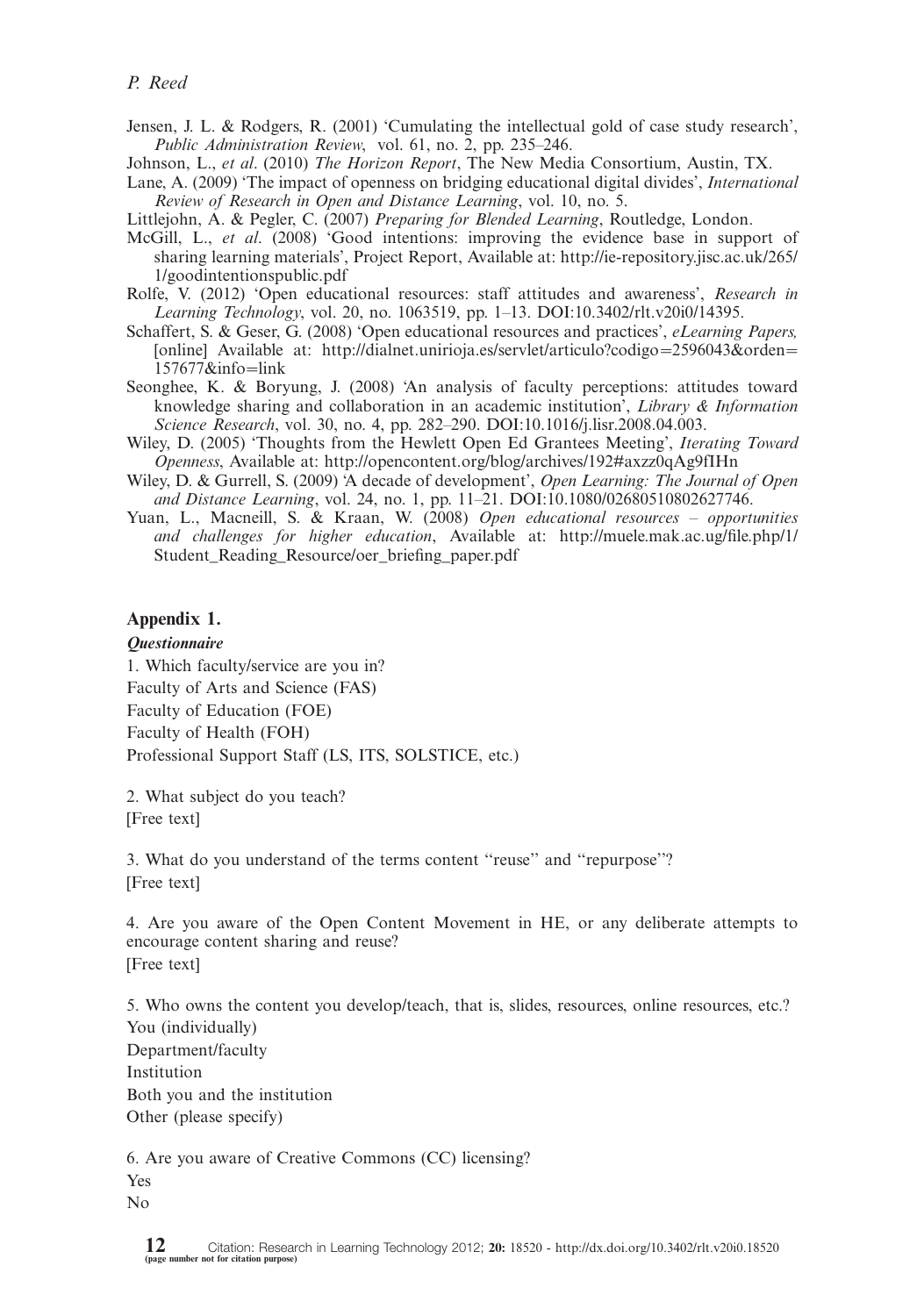6a. If yes, have you ever reused CC licensed content? Yes  $N<sub>0</sub>$ Don't know 6b. Have you ever applied CC licensing to your content/work? Yes No

7. Have you ever heard of Jorum (JISC-funded National repository for digital content)? Yes

No

7a. If yes, have you ever uploaded content to Jorum? Yes No 7b. Have you ever searched Jorum for content? Yes No

8. Use this free-text box to leave any general comments related to the questions above ... [Free text]

9. In your face-to-face teaching, have you ever reused other people's materials (handouts, slides, etc.)?

Yes

 $N<sub>0</sub>$ 

Don't know

9a. If yes, did you ask for permission or do you already have clearance (e.g. CC/GNU)? Have no permission Ask for permission Already had clearance

10. Have you ever reused other people's online materials (Websites, online guides, tutorials, etc.)?

Yes

No

10a. If yes, did you ask for permission or did you already have clearance (e.g. CC/GNU)? Have no permission Ask for permission Already had clearance

11. Would you be willing to reuse other people's content in the future (if aligned with your curriculum)?

Yes

No

12. Use this free text box for any comments or expansion on any of your answers above [Free text]

13. Which skills do you think you currently possess ... Locate existing digital materials